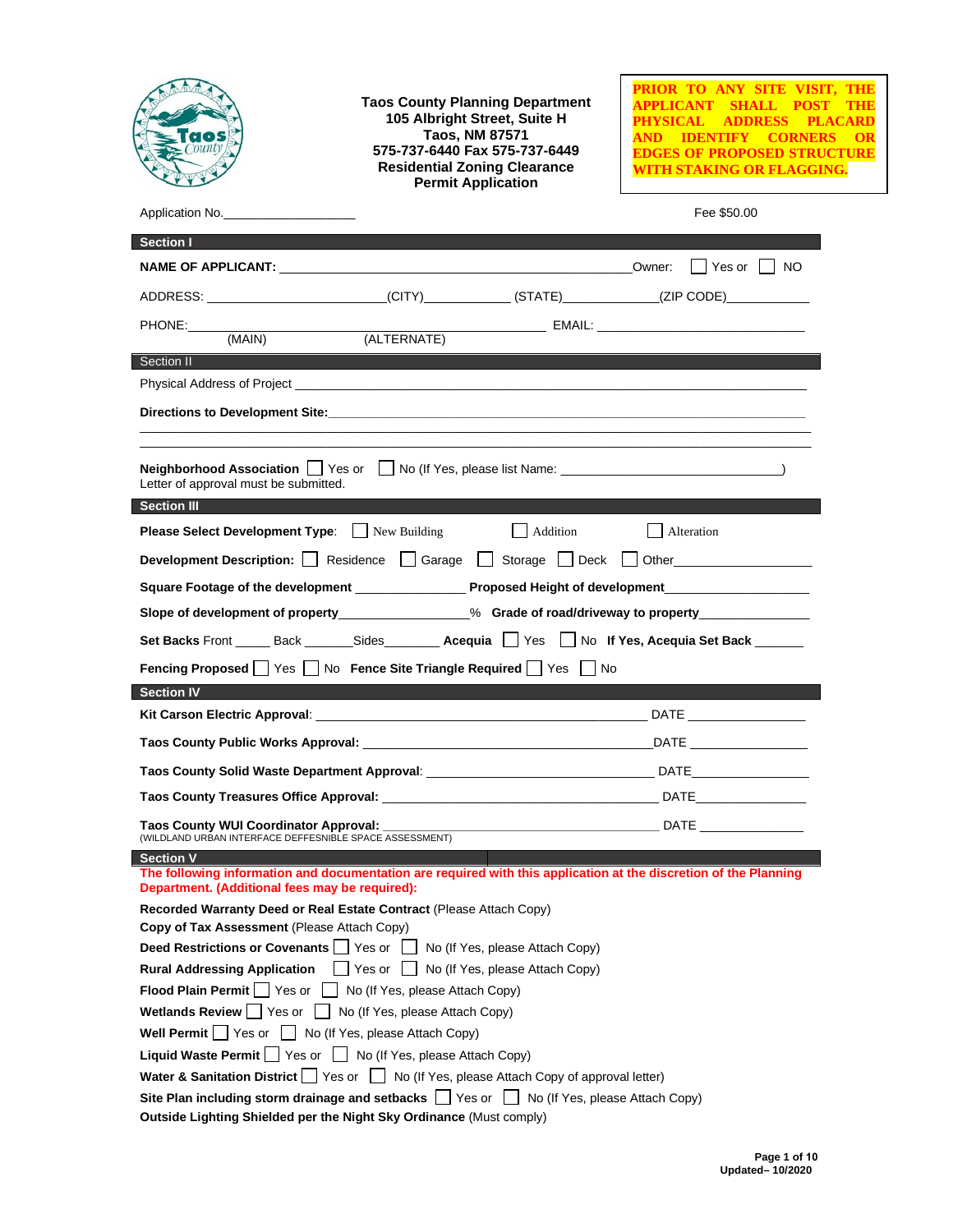If a permit is issued pursuant to this application, the terms and conditions of the permit shall be based on the information provided by the applicant. Changes in the use of the permitted activities that are not consistent with the terms and conditions of the permit or this application may be considered a violation of this permit. The applicant hereby declares that all the information provided on this application and any submitted attachments for the purposes of obtaining a permit, are correct and complete. The applicant acknowledges that providing false information to a governmental agency is punishable as perjury in the second degree, as well as being punishable under any other applicable State or Federal Laws. I Authorize Taos County to conduct inspections on the property related to this permit.

| <b>Applicant Signature</b> | )ate |
|----------------------------|------|
|----------------------------|------|

## *FOR OFFICE USE ONLY*

### **THIS APPLICATION FOR ZONING CLEARANCE WAS REVIEWED BY:**

(PRINT NAME) (DATE)

SITE ZONING INSPECTION VERIFICAION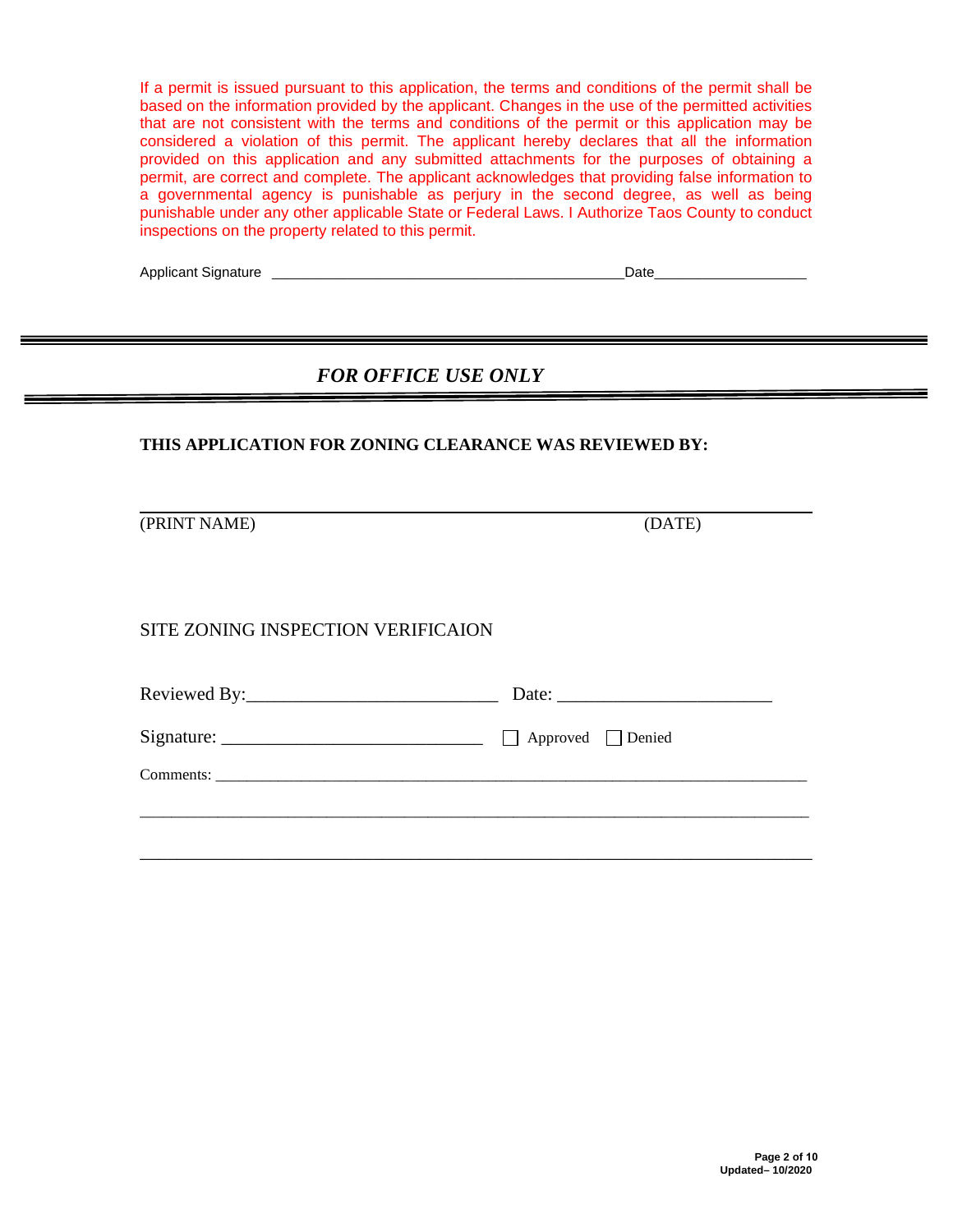# **AFFIDAVIT**

STATE OF NEW MEXICO  $\qquad$  ) )

COUNTY OF TAOS COUNTY ) SS  $\lambda$ 

I/WE DO HEREBY AFFIRM UNDER OATH THAT

**(PRINT NAME/S)** THE INFORMATION PROVIDED IN THIS APPLICATION IS TRUE AND CORRECT TO THE BEST OF (MY/OUR) KNOWLEDGE. FURTHERMORE, (I/WE) ACKNOWLEDGE THAT UTILITIES AND SERVICES MAY BE DISCONNECTED AND/OR DISCONTINUED FOR FALSIFYING INFORMATION IN ORDER TO OBTAIN APPROVAL.

| (SEAL)                                                            | (AFFIANT)            | <b>DATE</b> |
|-------------------------------------------------------------------|----------------------|-------------|
|                                                                   | (AFFIANT)            | <b>DATE</b> |
| <b>NOTARY</b>                                                     |                      |             |
|                                                                   |                      |             |
|                                                                   |                      |             |
|                                                                   | <b>NOTARY PUBLIC</b> |             |
| TO SIGN ALL DOCUMENTS ON MY/OUR BEHALF PERTAINING TO THIS PERMIT. |                      |             |
|                                                                   |                      |             |
| (SEAL)                                                            | (AFFIANT)            | <b>DATE</b> |
|                                                                   | (AFFIANT)            | <b>DATE</b> |
| <b>NOTARY</b>                                                     |                      |             |
|                                                                   |                      |             |
|                                                                   |                      |             |

**NOTARY PUBLIC**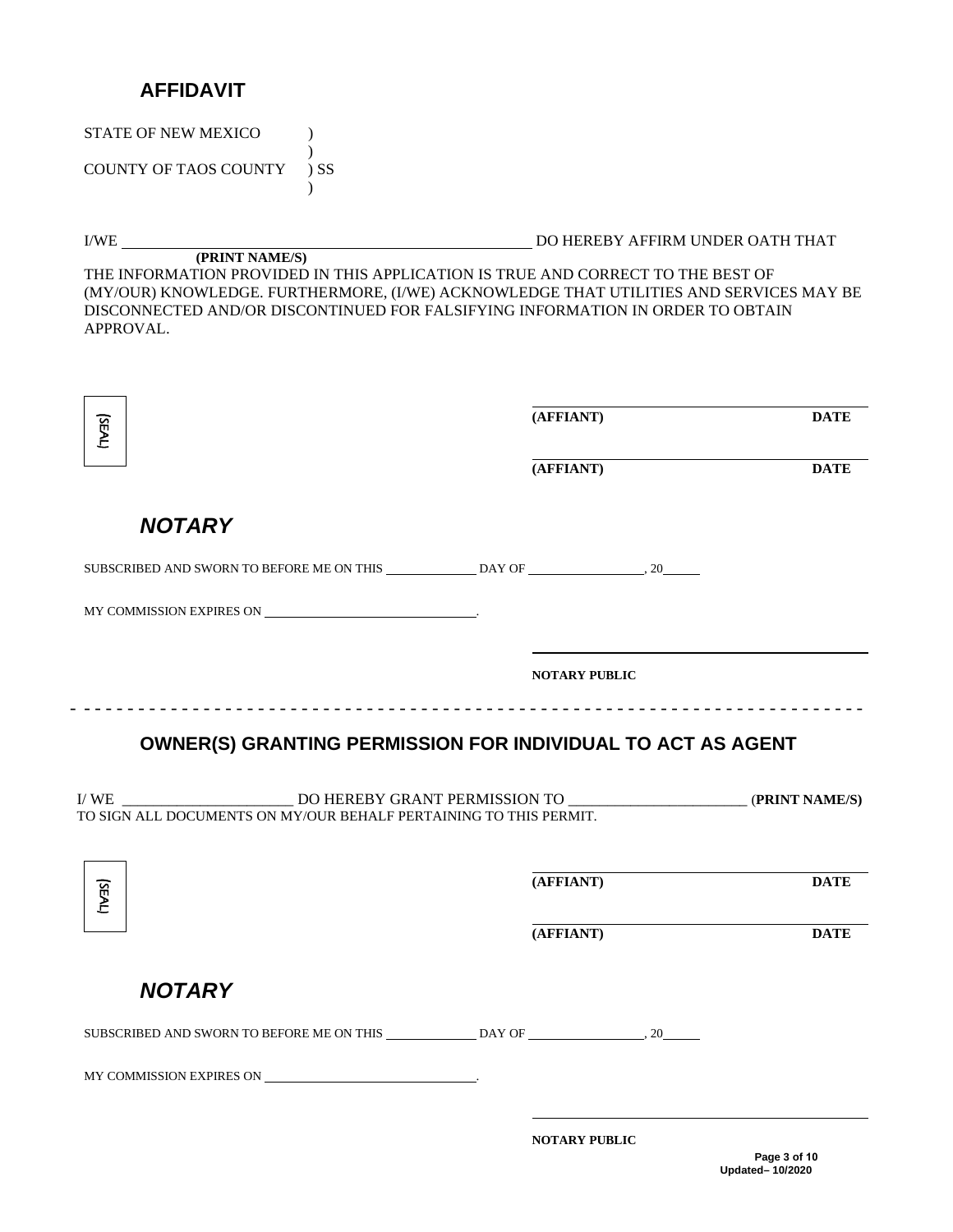**INFORMATION REQUIRED ON SITE PLAN:** Name of Road; Drive-way Location; Property Dimensions; Location of proposed and existing structures; Utility Easements; Location of Well and Septic Tank; Location of lakes, rivers, streams, irrigations ditches, ponds and intermittent streams (arroyos) on or adjacent to the property; Show distances from all structures to property boundaries; Show electrical lines, either buried or overhead; Show gas lines; Show the direction of water run-off. **NOTE: The site plan does not have to be to scale, but it must be a fairly accurate description of you proposal.**

Δ **N**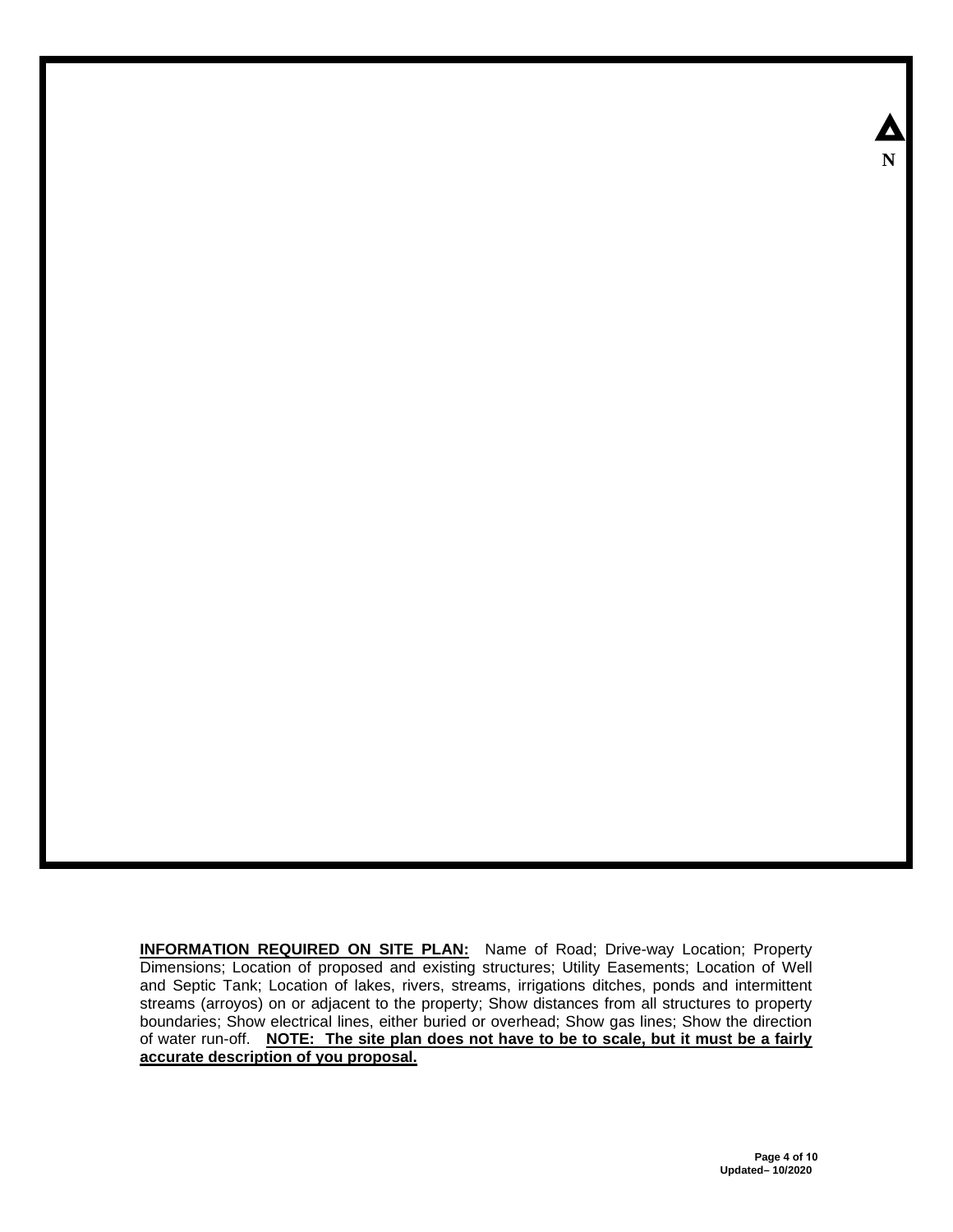

**SITE PLAN** 

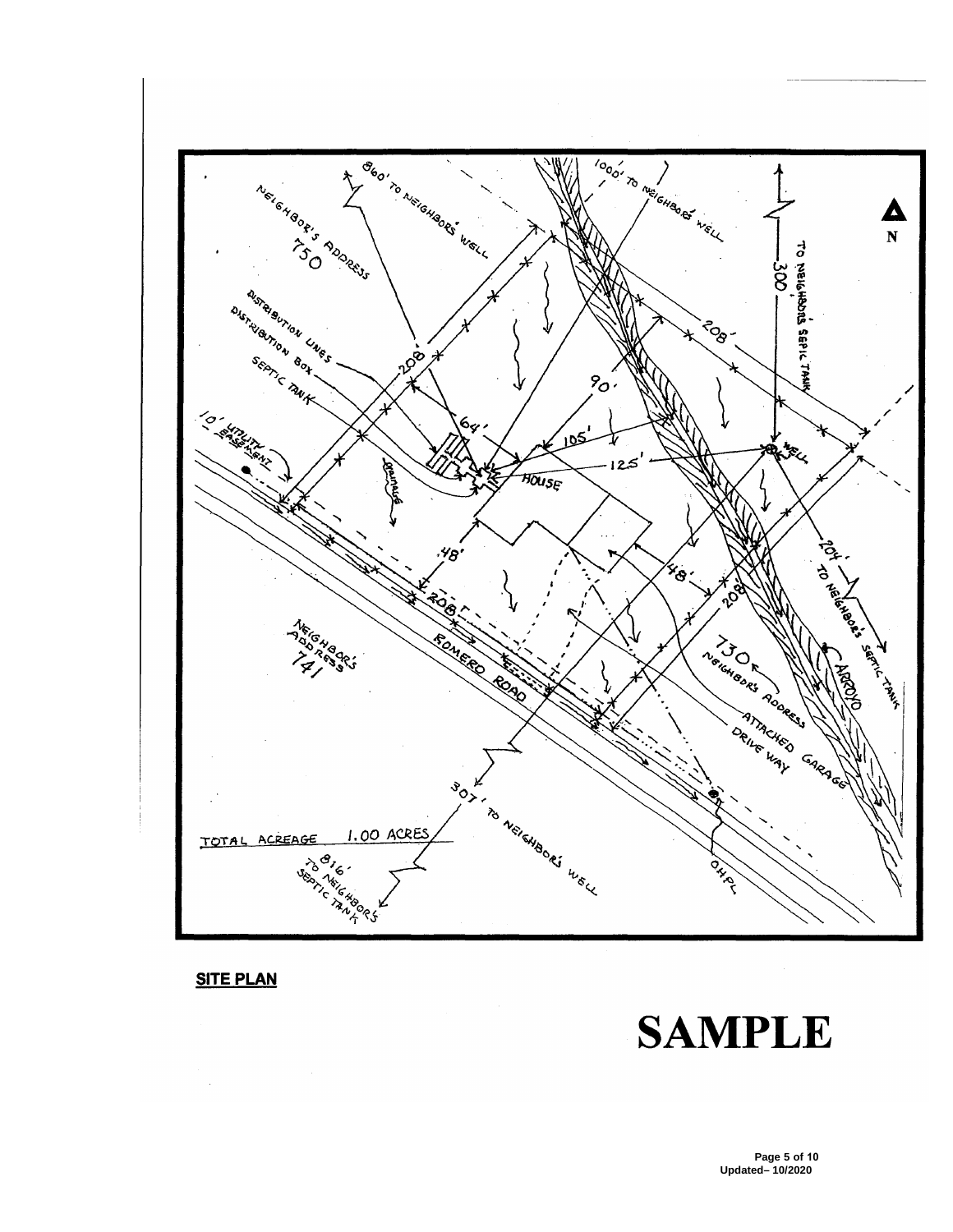**Updated- 10/2020 Page 6 of 10**

#### **RURAL ADDRESSING**

PLANNING DEPARTMENT

105 Albright Street, Suite H Taos, NM 87571 Office: (575) 737-6440 Fax: (575) 737-6449

**Clear All Data!**

**COUNTY OF TAOS STATE OF NEW MEXICO** 

Jim K. Fambro District I Mark Gallegos District II Gabriel J. Romero District III Tom Blankenhorn Candyce O'Donnell District V

Brent Jaramillo County Manager



### **REVIEW FEE \$10.00 ADDRESSING FEE \$35.00**

# **RURAL ADDRESS APPLICATION**

### **THIS INFORMATION IS NECESSARY TO OBTAIN TELEPHONE AND POWER SERVICE. THE INFORMATION IS USED BY EMERGENCY RESPONSE PERSONNEL VIA THE TAOS COUNTY E-911 SYSTEM.**

|             | <b>PROPERTY CODE NUMBER</b>     |                                                          | <b>OWNER NUMBER</b> |
|-------------|---------------------------------|----------------------------------------------------------|---------------------|
|             |                                 | CURRENT PHONE NUMBER (__ __ __) - __ __ __ - __ __ __ __ |                     |
| <b>NAME</b> | (Last)                          | (First)                                                  | (Initial)           |
|             | (Last)                          | (First)                                                  | (Initial)           |
|             | <b>CURRENT MAILING ADDRESS:</b> |                                                          |                     |
| (Street)    |                                 | (P.O. Box)                                               |                     |
| (City)      |                                 | (State)                                                  | (Zip)               |

In order to properly process your request, a staff person will determine your address based on the road's official name in the E-911 database adjacent existing house numbers, and/or other relevant data, and the driveway's distance from the beginning of the road. (For example: 1.5 miles will be #150; 0.8 miles is #80.) All odd numbers will be assigned to one side of the road and all even numbers to the other. Please describe how we will find your driveway. (Begin with the closest named road.) Please use back of sheet or separate sheet of paper to draw a sketch if needed. If there is an existing address please provide it below:

# **OFFICE USE ONLY**

| NEW ADDRESS \$35 ∩<br>VERIFICATION \$10<br>П<br><b>ROAD NAME</b><br>LOCAL COMM<br><b>ESN</b><br>DATE<br>WUI Y/N<br><b>SIGNATURE</b> | <b>NUMBER</b> | UNIT TYPE | <b>UNIT</b> | ZIP CODE |
|-------------------------------------------------------------------------------------------------------------------------------------|---------------|-----------|-------------|----------|
|                                                                                                                                     |               |           |             |          |
|                                                                                                                                     |               |           |             |          |
|                                                                                                                                     |               |           |             |          |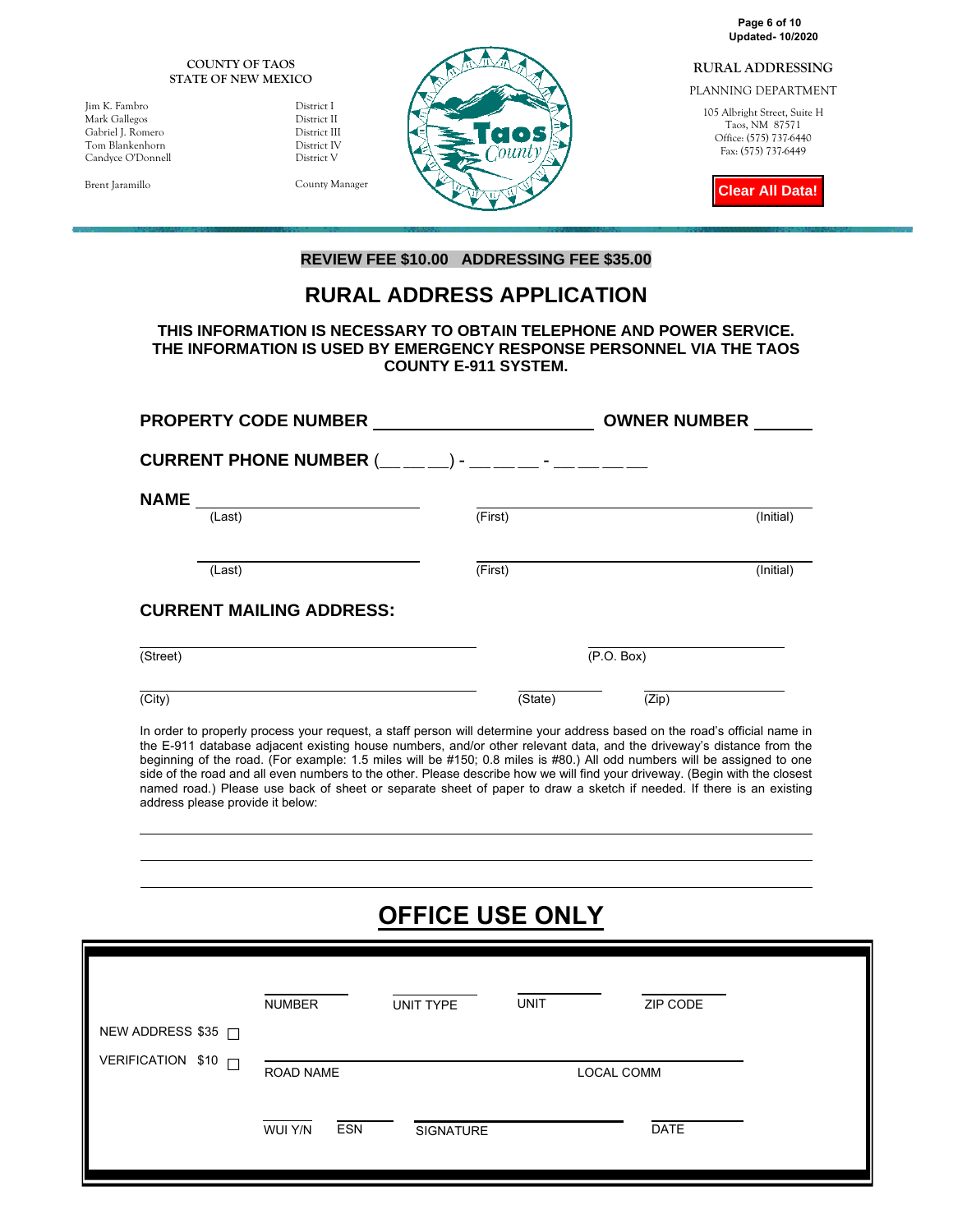#### **COUNTY OF TAOS STATE OF NEW MEXICO**

| Jim K. Fambro     |
|-------------------|
| Mark Gallegos     |
| Gabriel J. Romero |
| Tom Blankenhorn   |
| Candvce O'Donne   |

District I District II District III Tom Bistrict IV<br>The Bell Bistrict V District V

Brent Jaramillo County Manager



PLANNING DEPARTMENT

105 Albright Street, Suite H Taos, NM 87571 Office: (575) 737-6440 Fax: (575) 737-6449

# **FLOODPLAIN/WETLANDS DETERMINATION FORM**

Date \_\_\_\_\_\_\_\_\_\_\_\_

| Name of OWNER / CONTRACTOR (circle one)                                                                                                                                  |                         | <b>Mailing Address:</b>                                                                                              |
|--------------------------------------------------------------------------------------------------------------------------------------------------------------------------|-------------------------|----------------------------------------------------------------------------------------------------------------------|
|                                                                                                                                                                          |                         | <u> 1989 - Johann John Stein, markin fan it ferstjer fan it ferstjer fan it ferstjer fan it ferstjer fan it fers</u> |
| Physical address of proposed development:                                                                                                                                |                         |                                                                                                                      |
|                                                                                                                                                                          |                         |                                                                                                                      |
|                                                                                                                                                                          | <b>OFFICE USE ONLY</b>  |                                                                                                                      |
| The above property is found on FIRM PANEL 35055C ______                                                                                                                  |                         |                                                                                                                      |
| Community: Taos County (350078)                                                                                                                                          |                         | Questa (350116)   Effective FIRM Date: 10/6/2010                                                                     |
| <b>PROPERTY IS LOCATED IN ZONE(S): A  </b>                                                                                                                               | $AE$     $D$    <br>$X$ |                                                                                                                      |
| THE PROJECT:                                                                                                                                                             |                         |                                                                                                                      |
| IS NOT located in a Special Flood Hazard Area. No further Floodplain review is necessary.                                                                                |                         |                                                                                                                      |
| IS located in a Special Flood Hazard Area. ADDITIONAL REVIEW AND A SITE VISIT MAY BE NECESSARY AND A<br>FLOODPLAIN DEVELOPMENT PERMIT WILL BE REQUIRED FOR THIS PROJECT. |                         |                                                                                                                      |
| THE PROJECT:                                                                                                                                                             |                         |                                                                                                                      |
| IS NOT located in a Wetlands Area. No further Wetlands review is necessary.                                                                                              |                         |                                                                                                                      |
|                                                                                                                                                                          |                         | IS located in a Wetlands Area. ADDITIONAL REVIEW AND A SITE VISIT MAY BE NECESSARY AS REQUIRED BY THE                |
| UNITED STATES ARMY CORPS OF ENGINEERS.                                                                                                                                   |                         |                                                                                                                      |

## **COUNTY ADMINISTRATOR OR DESIGNEE**

*Comments*

l ſ

> THIS INFORMATION IS BASED ON A FLOOD INSURANCE RATE MAP OR FLOODWAY MAP OF TAOS COUNTY. THE INFORMATION ON THIS FORM DOES NOT IMPLY THAT THE REFERENCED PROPERTY WILL OR WILL NOT BE FREE FROM FLOODING OR FLOOD DAMAGE. A PROPERTY NOT IN A SPECIAL FLOOD HAZARD AREA MAY BE DAMAGED BY A FLOOD GREATER THAN THE 100 YEAR STORM OR FROM A LOCAL DRAINAGE PROBLEM NOT SHOWN<br>ON THE MAP. THIS FORM DOES NOT CREATE L FORM.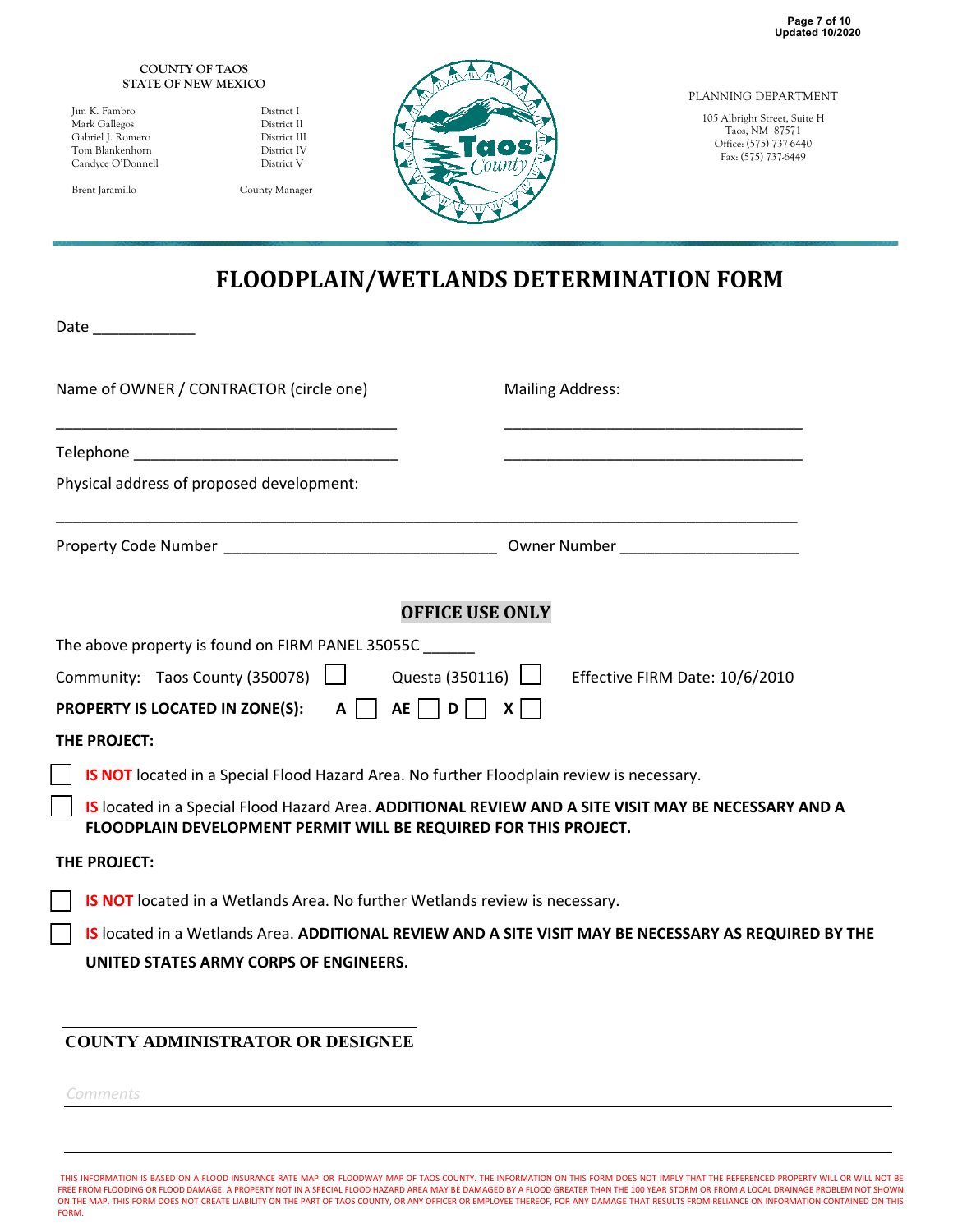

## **Residential Zoning Clearance Application Checklist**

The following is required for all Residential Zoning Clearance Applications. Failure to completely fill out the application and provide all documentation and information will result in denial of this application and this application will be deemed incomplete.

- $\Box$ If the applicant is not the property owner then the authorized agent, referenced herein, can sign as long as the bottom portion of page 3 is filled out, signed, and notarized by the property owner(s) (Owner Granting Permission for Individual to Act as Agent).
- $\Box$ If more than one person is named on the warranty deed then all owners must sign the affidavit or a notarized letter from each additional owner must be submitted giving the person signing the application permission to apply for this building permit.
- $\Box$ A letter of approval from Neighborhood Association when applicable i.e. Stagecoach, Upper Las Colonias, Golf Course, Vista Linda, Valle Escondido, Greater World. (Additional performance standards may need to be met)
- $\Box$ What type of development is the proposed project? For other please list (i.e. carport, porch, shed, etc.)
- $\Box$ Square footage of development should be measured from outside wall to outside wall.
- $\Box$ Proposed height of development cannot exceed 27'. Please consult with a Planner for maximum height calculations for Gable, Hip or Gambrel Roofs. Structure heights within the Upper Las Colonias Neighborhood Association may vary per specific zone, please refer to Taos County Ordinance 2003-1, as amended, for performance criteria.
- $\Box$ Slope of development of property – If slope exceeds 20% then an Administrative Permit or Special Use Permit is required rather than a Residential Zoning Clearance Permit. Where there is uncertainty a licensed contractor or engineer can determine the slope. The Planning Department reserves the right to make the final determination on the slope of the property. Topographic maps are available in the Planning Department. Please contact a Planner at 575-737-6440 to schedule an appointment to begin the process of applying for an Administrative Permit or Special Use Permit.
- $\Box$ Grade of road/driveway to property - If slope exceeds 20% then an Administrative Permit or Special Use Permit is required rather than a Residential Zoning Clearance Permit. Where there is uncertainty a licensed contractor or engineer can determine the slope. The Planning Department reserves the right to make the final determination on the slope of the property. Topographic maps are available in the Planning Department. Please contact a Planner at 575-737-6440 to schedule an appointment to begin the process of applying for an Administrative Permit or Special Use Permit.
- $\Box$ For residential development, a minimum of 20' from the front property line; 10' from the back and side property lines; 20' from any acequia; 40' from a river is required. Please speak with a building official (575-737-6440) for setback requirements from an arroyo or slope. See the Limits Table in the Taos County Land Use Regulations, Ordinance 2018-2, as amended.
- $\Box$ Is an acequia (ditch) running through or adjacent to the property being developed? If yes, what is the setback from the bank edge to the proposed structure. Must be at least 20' (setbacks from an acequia may be more or less if established by bylaws from the Acequia Commission). All acequias must remain open and uncovered, unless permission has been granted by the Acequia Commission. Acequias shall be readily accessible for use and maintenance, and be unobstructed from fences, culverts or other impediments.
- $\Box$ All applications for development on a parcel containing acequia or a parcel within 20' of the nearest bank of an acequia, shall be submitted by the applicant for review by the applicable Acequia Commission. Said approval must be submitted with the Residential Zoning Clearance Application.
- $\Box$ Is a fence going to be placed on the property? If yes, fences over 6' and up to 10' must obtain a building permit and must comply with the requirements for Site Triangle Areas. Fences over 10' are prohibited. Retaining walls in excess of 4" must obtain a building permit and require a licensed New Mexico Design Professional (Architect or Engineer) to seal the drawings.
- $\Box$ Site Triangle Areas – Any fence proposed where an intersecting street or driveway exists must comply. Within 20' from said intersection or driveways in both directions fencing cannot exceed 3' in height. See Appendix 6 – Schematics for Site Triangle Area in the Taos County Land Use Regulations, Ordinance 2018-2, as amended.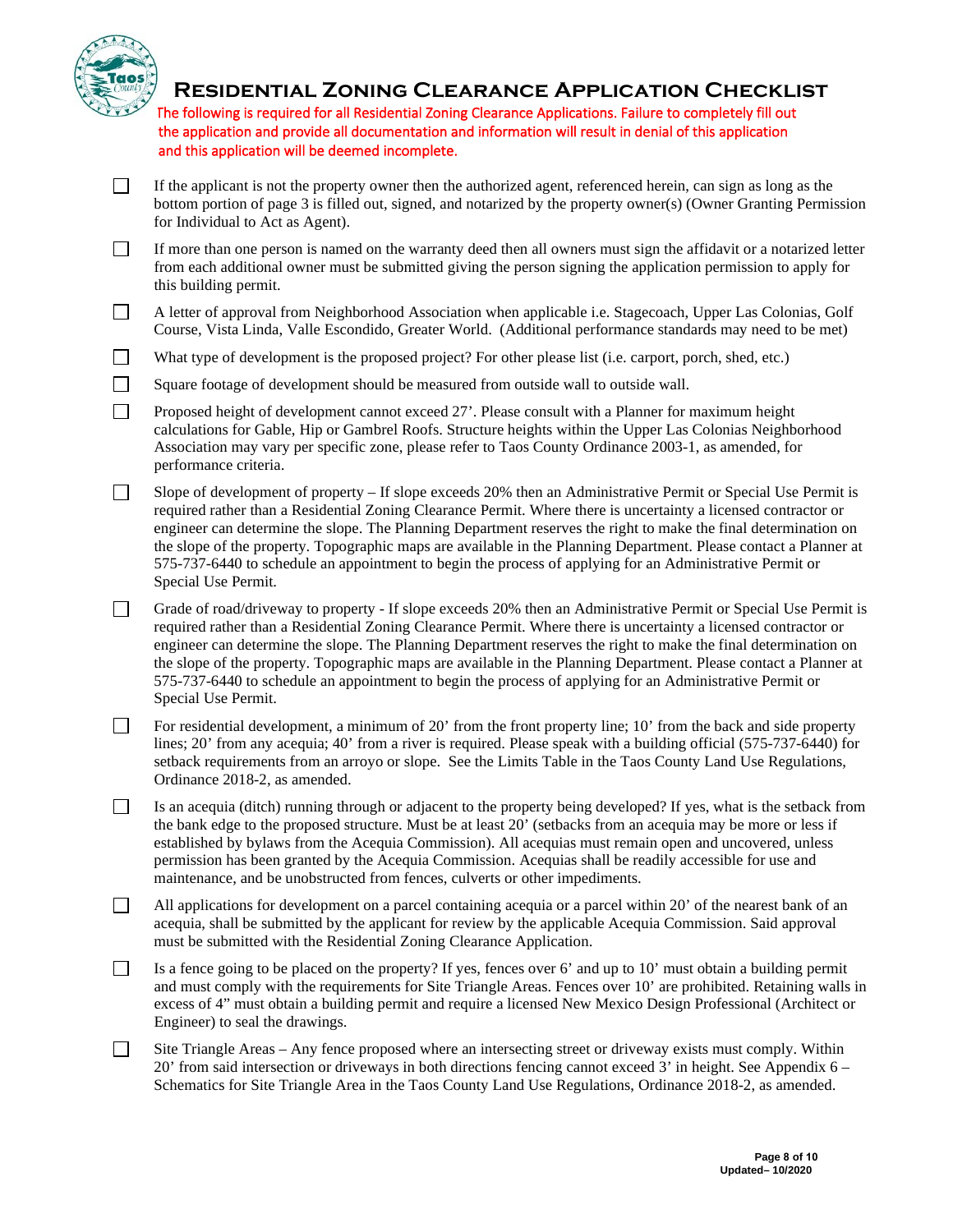

# **Residential Zoning Clearance Permit Application Checklist Continued**

- $\Box$ Signature from Kit Carson Electric (575-751-9064) is required regardless of project (Signature is valid for up to 3 months prior to submittal)
- Signature from Taos County Public Works Department (575-737-6470) is required for all new homes, or  $\perp$ when land is vacant or when otherwise required by Taos County Planning Department Staff.
- $\Box$ Signature from Taos County Solid Waste (575-737-6331) is required for all projects
- $\Box$ Signature from Taos County Treasurer's Office (575-737-6340) is required for all projects
- $\Box$ If property is within a High or Very High Wildland Urban Interface (WUI) area a Wildfire Hazard Severity Form Checklist must be approved by the Wildland Urban Interface (WUI) Coordinator (575-779-5467). Copy of approval must be attached. (Please note: Properties within a High or Very High Wildland Urban Interface Area may require an Administrative or Special Use Permit rather than a Residential Zoning Clearance Application. Please contact a Planner at 575-737-6440 to schedule an appointment to begin the process of applying for an Administrative Permit or Special Use Permit.)
- $\Box$ Copy of recorded warranty deed or real estate contract must be submitted with all projects. If a Real Estate Contract is provided, then a notarized letter from the owner of record must be submitted giving permission to make improvements to the property. (Copies may be obtained from Taos County Clerk's Office 575-737-6380)
- $\Box$ Copy of Tax Assessment (Copies can be obtained from Taos County Assessor's Office 575-737-6360)
- $\Box$ Copy of deed restrictions or covenants when applicable. Please note Taos County does not enforce deed restriction or covenants, although and applicant may be subject to civil litigation for enforcement of said deed restrictions or covenants by neighbors or other interested parties. (Copies may be obtained from Taos County Clerk's Office (575-737-6380), when available)
- $\Box$ Rural Addressing Application (Page 6) - please fill out and email to [rural.addressing@taoscounty.org.](mailto:rural.addressing@taoscounty.org) A site plan and the tax assessment or tax bill for the property must also be attached. Once these forms have been accepted and reviewed someone will email you back the approvals which must be included with your submittal package. To schedule an appointment to meet with an Addressing Technician in the office, please call 575-737-6445 (Please note: Walk-ins are welcome, although appointments are preferred.)
- $\Box$ Flood Plain/Wetland Determination Form (Page 7) – Please email t[o rural.addressing@taoscounty.org](mailto:rural.addressing@taoscounty.org) with the Rural Addressing Application (mentioned above and all the requirements indicated above) Additional requirements, in accordance with the US Army Corp of Engineers, may need to be meet if property is found to be within a Floodplain, or wetlands area. Final approval(s) must be obtained and submitted. The Addressing Technician who verifies your property will inform you of what additional items will be required.
- $\Box$ Copy of approved Well Permit from the State of New Mexico Engineer's Office (505-827-6120). If a catchment system is installed in lieu of a well then the site plan must show where the tanks will be placed Including sizes of tank(s) and a letter from a water hauler (on company letterhead) indicating they will provide additional water to the home when needed (must have physical address in letter) must be included. This is required for all new homes, additions, remodels & renovations, when any plumbing work will be performed on any type of project, or when otherwise required by Taos County Planning Staff.
- Copy of approved Liquid Waste Permit from the New Mexico Environment Department (575-758-8808) must be  $\Box$ submitted for all new homes, or when adding additional bedrooms, or when otherwise required by Taos County Planning Staff.
- $\Box$  A letter from the water & sanitation district indicating approval to connect (must have physical address) will be accepted in lieu of well permit and/or liquid waste permit.
- П. All outdoor lighting must comply with the Dark Skies Protection Ordinance 2006-9.
- $\Box$ Page 3 Affidavit must be signed and notarized by the property owner. If an agent is working on application, then property owner must sign bottom portion of page 5 naming the individual and that individual (agent) must sign top portion.
- $\Box$ Page 4 must have a site plan or a site plan must be attached to building plans. Site plans must contain all information required on page 4 of the application. Page 5 is a sample of a site plan.